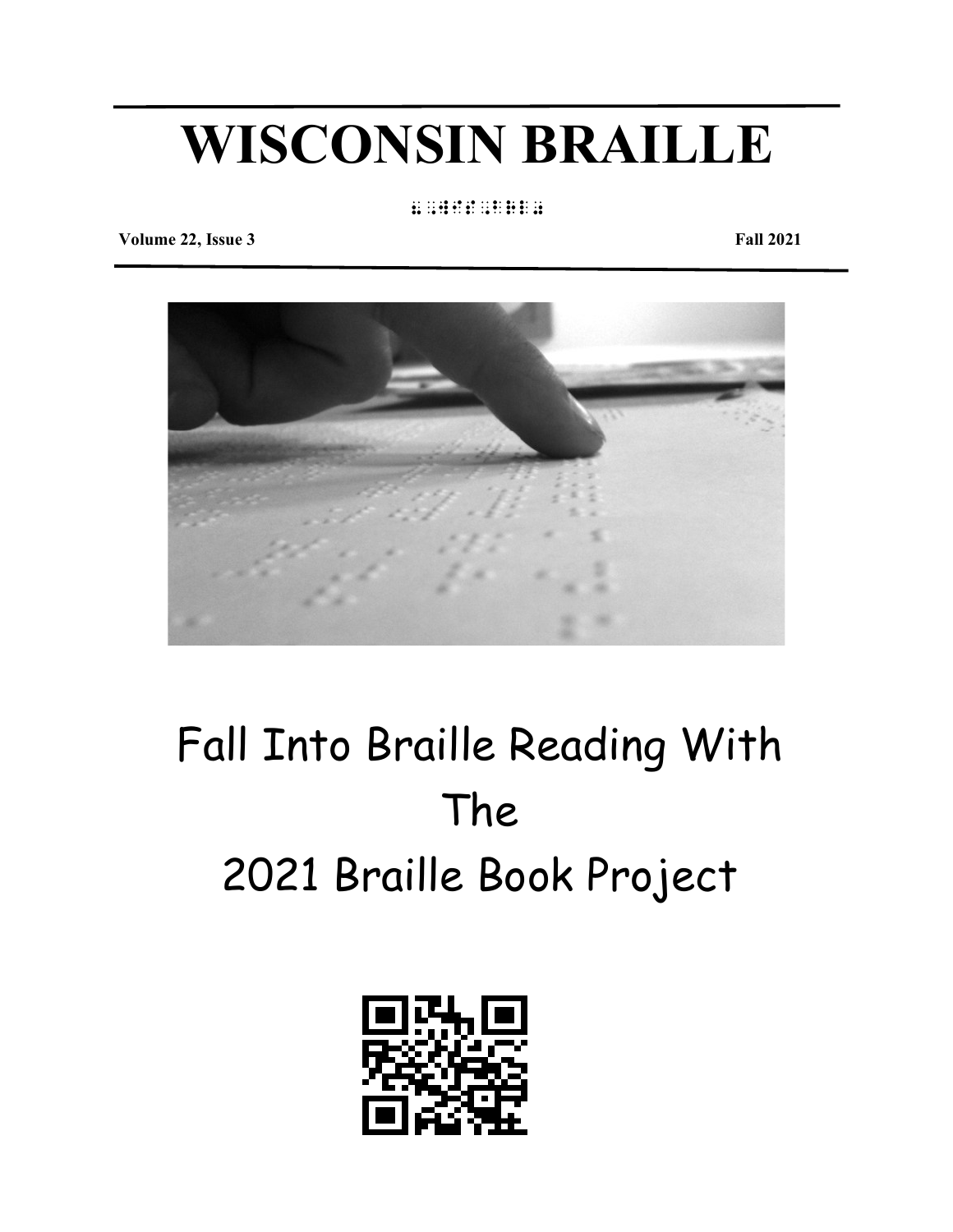## **WISCONSIN BRAILLE**

8, wis, britis, britis, britis, britis, britis, britis, britis, britis, britis, britis, britis, britis, britis<br>8, wis, britis, britis, britis, britis, britis, britis, britis, britis, britis, britis, britis, britis, britis

**Volume 22, Issue 3** Fall 2021

September, 2021

Dear teachers and parents of the visually impaired and school librarians,

Now in our 22<sup>nd</sup> year as an organization dedicated to promoting braille literacy for blind children, Wisconsin Braille Inc. is very pleased to offer another new selection of **free** braille books, financially supported by the Glen Stacey Fund. Once again, this year's collection was well researched and includes recommended children's books not already available in braille after checking the Louis database at the National Library Service ([www.loc.gov/nls\).](http://www.loc.gov/nls)

The book selection committee is very excited to offer this particular collection of 15 books. Through both prose and poetry, it offers books that are fanciful and fun to read. Are you interested in print/braille books with delightful content which also teach early concepts and promote positive self-concept…or in a book that deals with the first-day-of-school jitters? If so, you will find books in this collection to match your interests. In addition, there are three books in this collection telling the real life stories of successful blind people…Alicia Alonso, Helen Keller and Stevie Wonder!

While this project is supported by Glen Stacey funds, none of these funds are used by Wisconsin Braille for its day-to-day operations. We rely on our membership dues to support our other activities, including a newsletter and a website. If you appreciate receiving these free books, we would urge you to become a member of Wisconsin Braille Inc. Annual dues are only \$10 for a regular membership or \$30 for a sustaining membership. A membership form is attached; it can also be found on our website: [www.wisbrl.org.](http://www.wisbrl.org) Wisconsin Braille does not sell its membership list to any other organization. For your convenience, it is possible to pay dues or make a donation using PayPal, now loaded on our website.

One decided advantage of becoming a member of Wisconsin Braille Inc. is that you may order additional free books from our composite listings. A composite listing of UEB books has been posted and updated this fall to our website ([www.wisbrl.org\)](http://www.wisbrl.org) in addition to a listing of books previously produced in EBAE.

**Contributors to this newsletter are:**

**Sandy Adams, Cindy Collins, David Grulke**

**Alison McKee, Judy Sherry and Julie Sumwalt**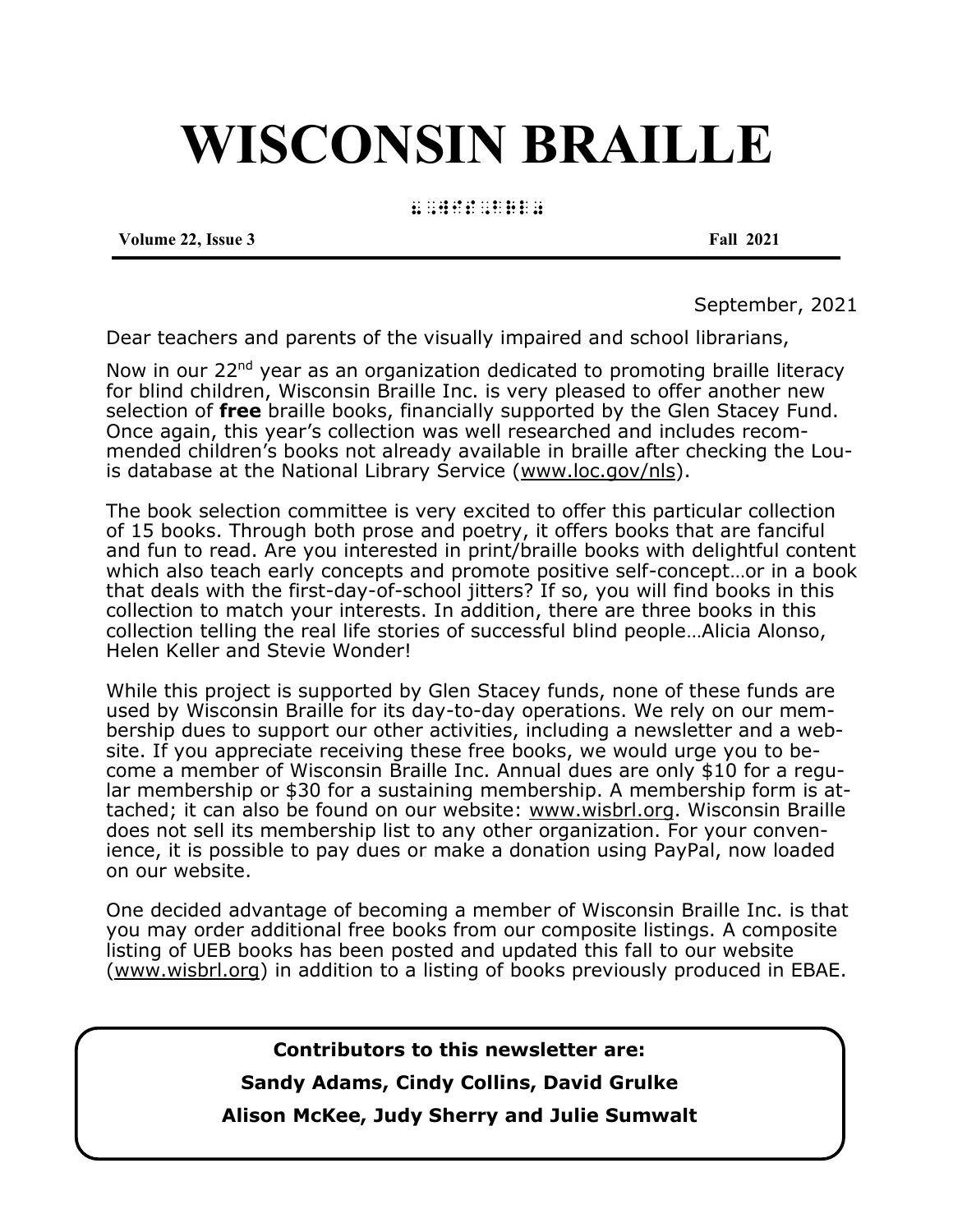## **2021 Book Offerings**

## **Alicia Alonso Takes the Stage, a Rebel Girl's Story**

by Nancy Ohlin

Alicia lived to dance. From the moment she slipped on pointe shoes for the first time, she was determined to become a professional ballerina. Raised in Cuba, she moved to the United States to follow her dreams. Then, Alicia began to lose her sight. How could a ballerina dance if she couldn't see where she was going? Stuck in bed and only able to practice with her fingertips, Alicia didn't give up. She found ways to get back on stage, eventually performing for audiences all over the world. She became one of the world's most famous ballerinas before passing away in 2019 at the age of 98! **Grades 3-8. Braille only.**

## **The Bear Ate Your Sandwich**

by Julia Sarcone-Roach (2015)

"Sandwich? What Sandwich? Oh, that sandwich. Right. Um well. It all started with the bear..." So begins the dog's explanation to a young girl visiting Central Park in New York City. Could it have really happened that way? **Grades 2-4. Print/braille.**

## **Dear Librarian**

by Lydia M. Sigwarth, illustrated by Romina Galotta

The author of this beautiful story is a librarian in Platteville, Wisconsin. The book was first featured on the radio show *This American Life* and it is the author's true story about the challenges of homelessness, the magic of friendship, the power of empathy, and the comfort and rewards of libraries. This book is a "thank you" to anyone who has offered a child love and support during a difficult time.

#### **Preschool -3rd grade. Print/braille**

## **I Can Hear Change Singing**

by Amanda Gorman (2021)

*"I can hear change humming In its loudest, proudest song.*

*I don't fear change coming,*

*And so I sing along."*

In this stirring, much-anticipated picture book by presidential inaugural poet and activist Amanda Gorman, anything is possible when our voices join together. As a young girl leads a cast of characters on a musical journey, they learn that they have the power to make changes--big or small--in the world, in their communities, and, most importantly, in themselves.

## **Grades 2-4. Print/braille.** Continued on Page 3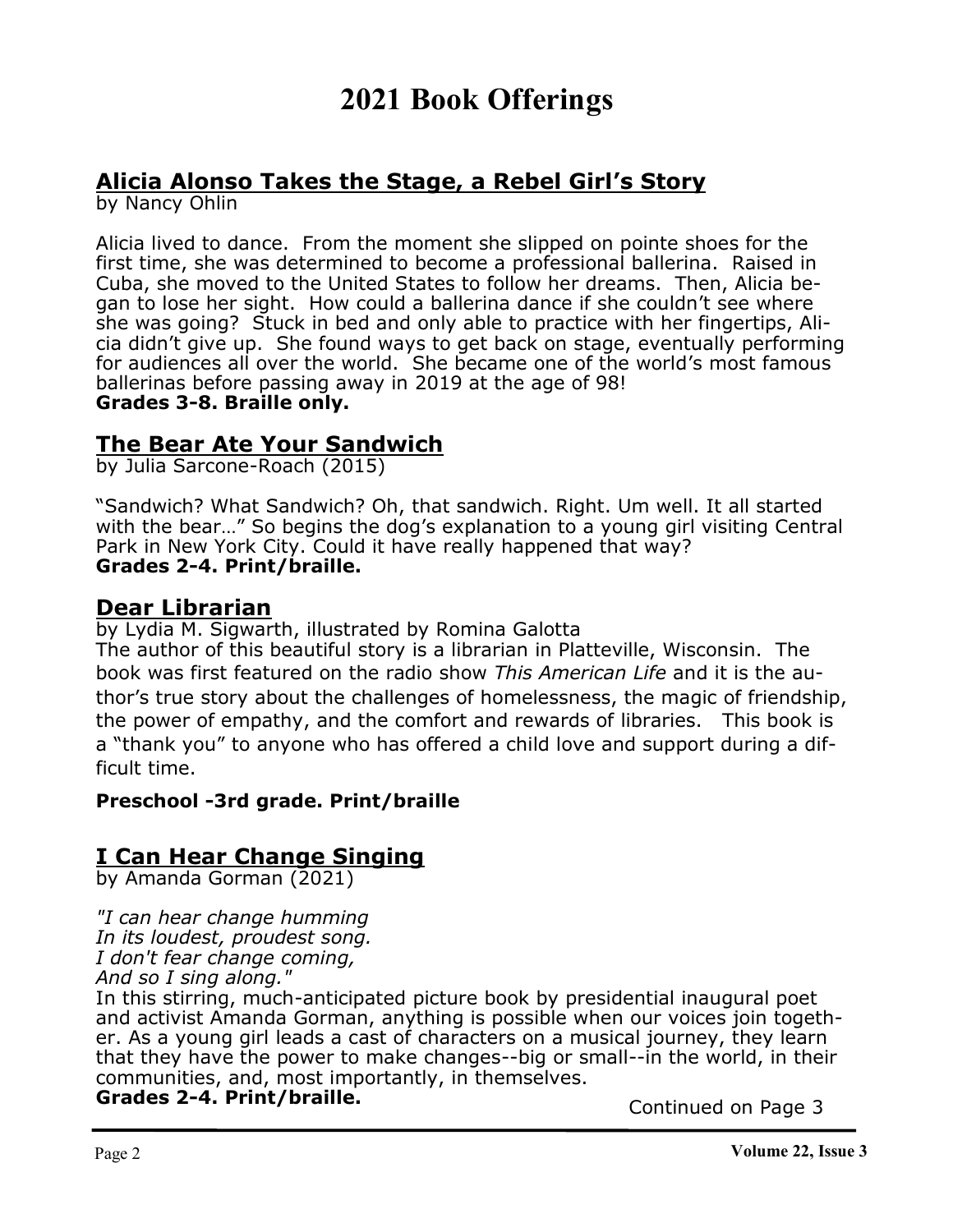## **It's So Quiet: A Not-Quite-Going-to-Bed Book**

by Sherri Duskey Rinker

"Hush," says his mama. "Settle down now, not a peep. The small sweet sounds of nighttime will whisper you to sleep…," sleepy mama mouse tells her sleepless little mouse. Quiet turns to noise as little mouse listens to all of the night sounds. A story told in rhyme with a surprise ending.

#### **Pre-kindergarten--2 nd grade. Print/braille.**

### **Kindergarten Hat**

by Janet Lawler

Carlos is generally happy and loves to do many things. As the first day of kindergarten nears, Carlos gets nervous and worried. He receives a letter from his new teacher and starts to feel a bit better. He's ready now to meet new friends and his new teacher. On his first day of school, while riding the bus, something unexpected happens. Will Carlos be able to salvage his first day? **Pre-kindergarten—2 nd grade. Print/braille.**

### **Lucas at the Paralympics**

by Igor Plohl

Lucas and Eddie are two physically disabled friends who visit the Paralympics and cheer on blind and physically challenged athletes as they compete in running, swimming, sitting volleyball, para archery, wheelchair fencing, wheelchair basketball, and more. Explanations of each paralympic event are found at the bottom of the page. **Preschool - 3rd grade. Print/braille.**

### **Maybe**

by Kobi Yamada

This Nautilus Book Award winner is an inspiring story for "kids" of all ages. You are the only you there ever has been or ever will be. You are unique in all the universe. Just the odds of you being here at this exact place and this exact time are so great and so rare that it will never happen again. This is a story about all the possibilities ahead of you. It's for who you are right now and it's for all the magical, unbounded potential you hold inside.

**Preschool - 2nd grade, but appropriate for all. Print/braille.**

### **Star of the Class Play**

by Margaret McNamara (2021)

Nia is excited to be in the class play! Then, on the big day of the performance, she gets nervous and forgets her lines. Will taking deep breaths help her calm down? **A Level One Ready–to- Read book. Print/braille.**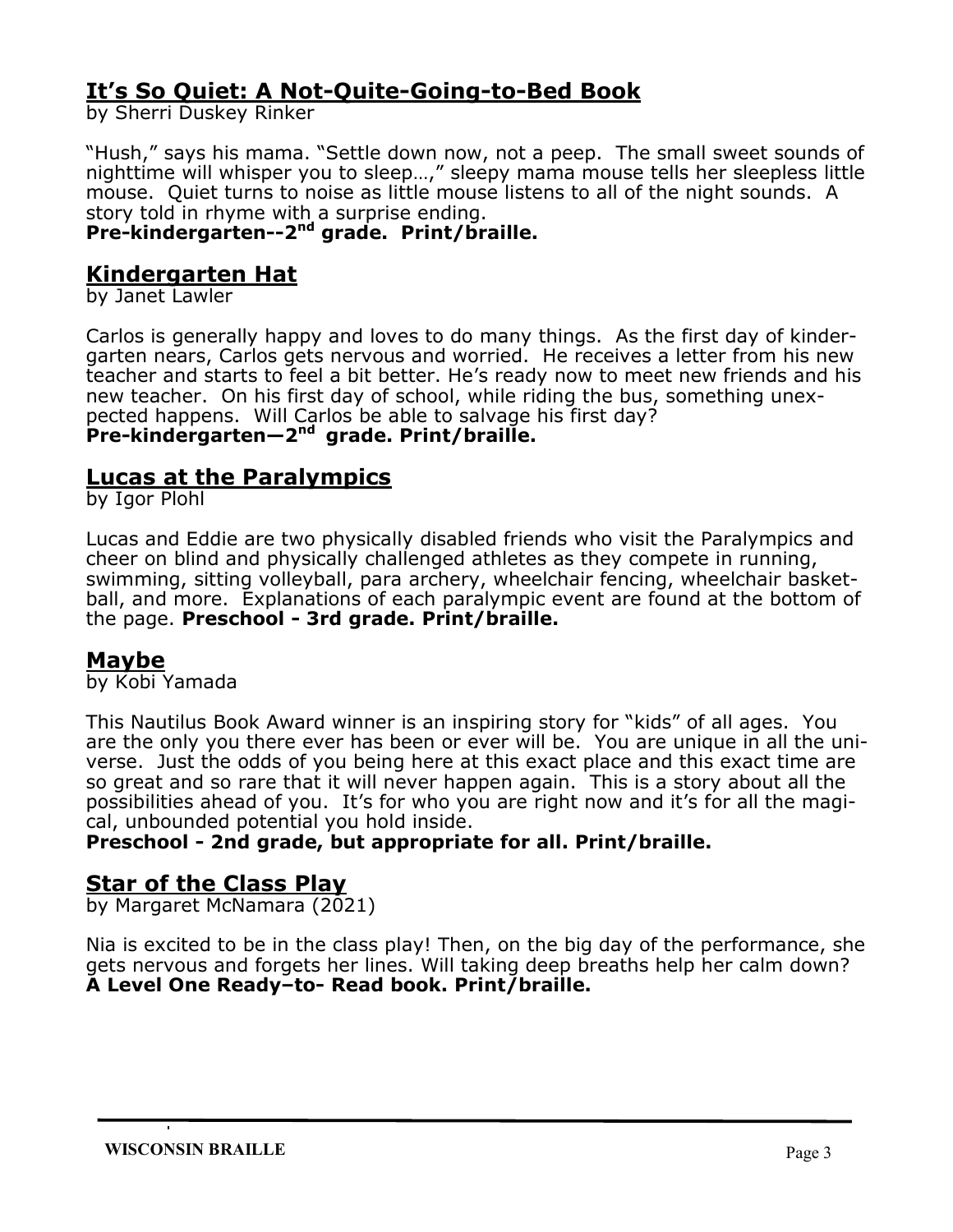#### **Story of Helen Keller: a biography book for new readers**

by Christine Platt (2020)

Helen Keller became a celebrated author, educator, and activist who believed in equality for people with disabilities. Before she made history as the first deaf and blind person to graduate from college, Helen was a smart kid who loved learning. She overcame many challenges to learn how to read, write, and talk. She spoke up for other people with disabilities so they could get equal rights. Explore how Helen Keller went from being a young girl in Alabama to the world-famous First Lady of Courage.

#### **For readers ages 6-9. Print/braille.**

#### **This Way, Charlie**

by Caron Levis

This story, inspired by a real animal friendship, takes place at the Open Bud Ranch (which is the fictional name for a wildlife rescue and rehab center in Oklahoma). Charlie is a blind horse, and Jack is a gruff goat. They get off to a bumpy start, but ultimately, Jack is a caring guide.

**Preschool - 3rd grade. Print/braille.**

#### **Time for School, Little Blue Truck**

by Alice Schertle

Little Blue Truck and his good friend Toad are excited to meet a bright new yellow school bus. They see all the little animals lined up in the bus's windows, and Blue wishes he could be a school bus too. What a fun job, but too big for a little pickup like Blue. Or is it? When somebody misses the bus, it's up to Blue to get his friend to school on time.

#### **For early readers, ages 5-7. Print/braille.**

#### **Who is Stevie Wonder?**

by Jim Gigliotti (2016)

Blind since infancy, Stevie Wonder is one of the most successful singer-songwritermusicians of our time. Signing his first record deal when he was only eleven, he had his first No.1 hit when he was thirteen. Since then he has had thirty US top ten hits, won a range of awards for his music and his civil rights work, and created such iconic songs as "Isn't She Lovely" and "I Just Called to Say I Love You." Stevie Wonder is a beloved entertainer who continues to tour and perform around the world. Stevie's awards include 25 Grammies and the Presidential Medal of Freedom.

**A chapter book for grades 3-4. Braille only. Continued on page 5**

#### **YOU ARE CORDUALLY INVITED TO ATTEND OUR NEXT BOARD MEETING**

**ON OCTOBER 23, AT 10:00 AM**

**CONTACT william.dieck @gmail.com TO GET A LINK TO THE ZOOM MEETING**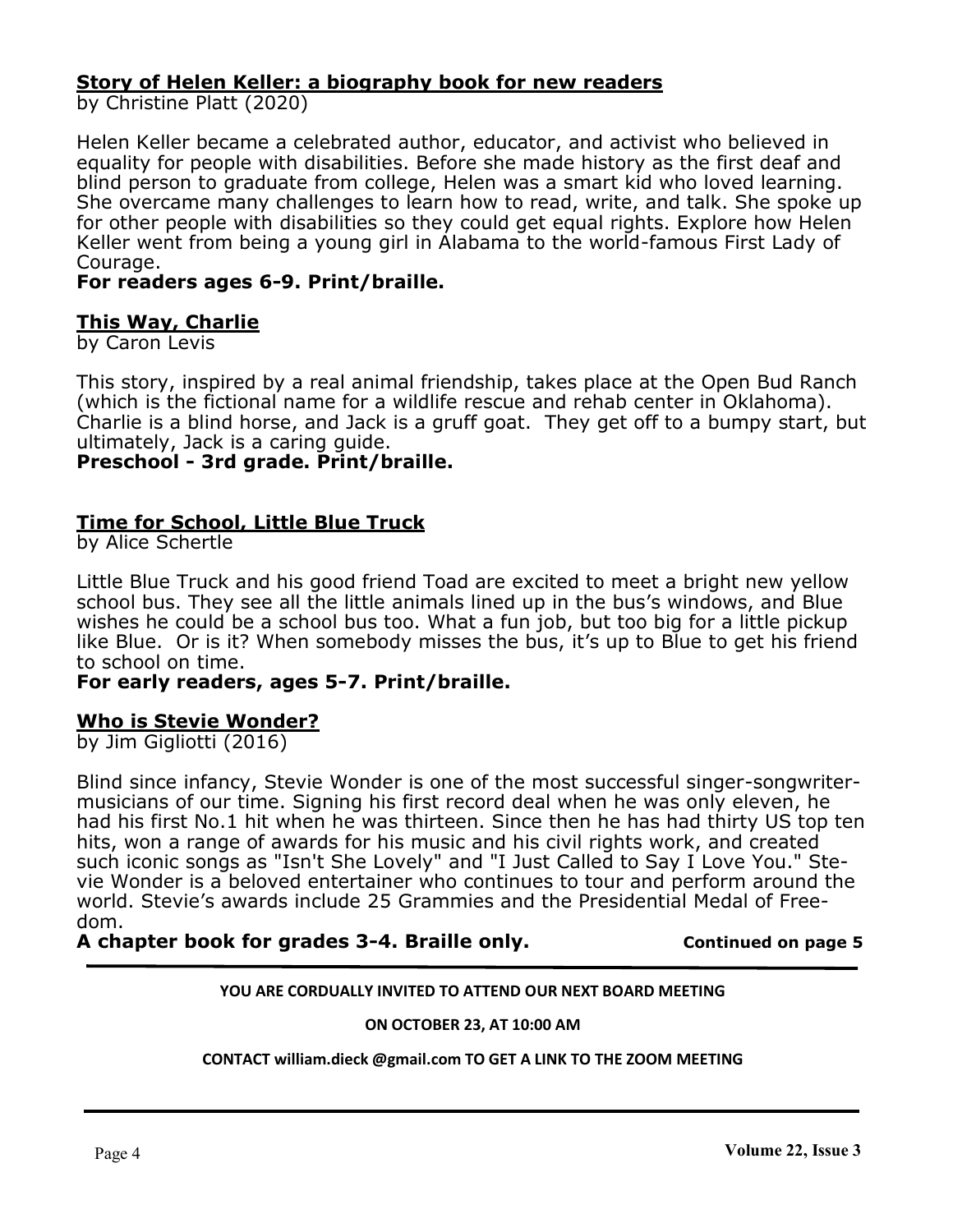## **Wonderful You**

by Lisa Graff

This is a story told in rhyme. It is about different types of families and their joyful anticipation of the coming new baby. In the story babies grow from the size of a tiny pea to a large pumpkin as mothers, fathers and siblings await the arrival of the new family member. It is a perfect celebratory story of the happiness that only a new baby can bring!

#### **Pre-kindergarten - 2nd grade. Print/braille.**

## **You Are Ready: The World is Waiting**

by Eric Carle

This book inspires children to go out into the world and explore. It's a great, very uplifting story for children who may be anxious about doing something new for the first time. A perfect pep talk for young children facing the unknown. **Pre-kindergarten -1 st grade. Print/braille.**



Please remember to **submit your order by December 31, 2021** at the latest, using the accompanying order form; send it only to the address on the form. You may continue to order print/braille books for early readers in either contracted or uncontracted braille; just indicate that on the order form.

Teachers, please work with your school librarians to make them aware of our project and answer any questions they may have. Likewise, please alert the parents with whom you work about our project, especially those who do not have ready access to school libraries; this group may well include the parents of preschool blind children. You should receive your books in the spring of 2022. Many thanks for using our service!

Special Book Project Committee Members,

Sandy Adams, Cindy Collins, Leanette Dieck, Alison McKee

Email contact: [adamssandra454@gmail.com](mailto:adamssandra454@gmail.com)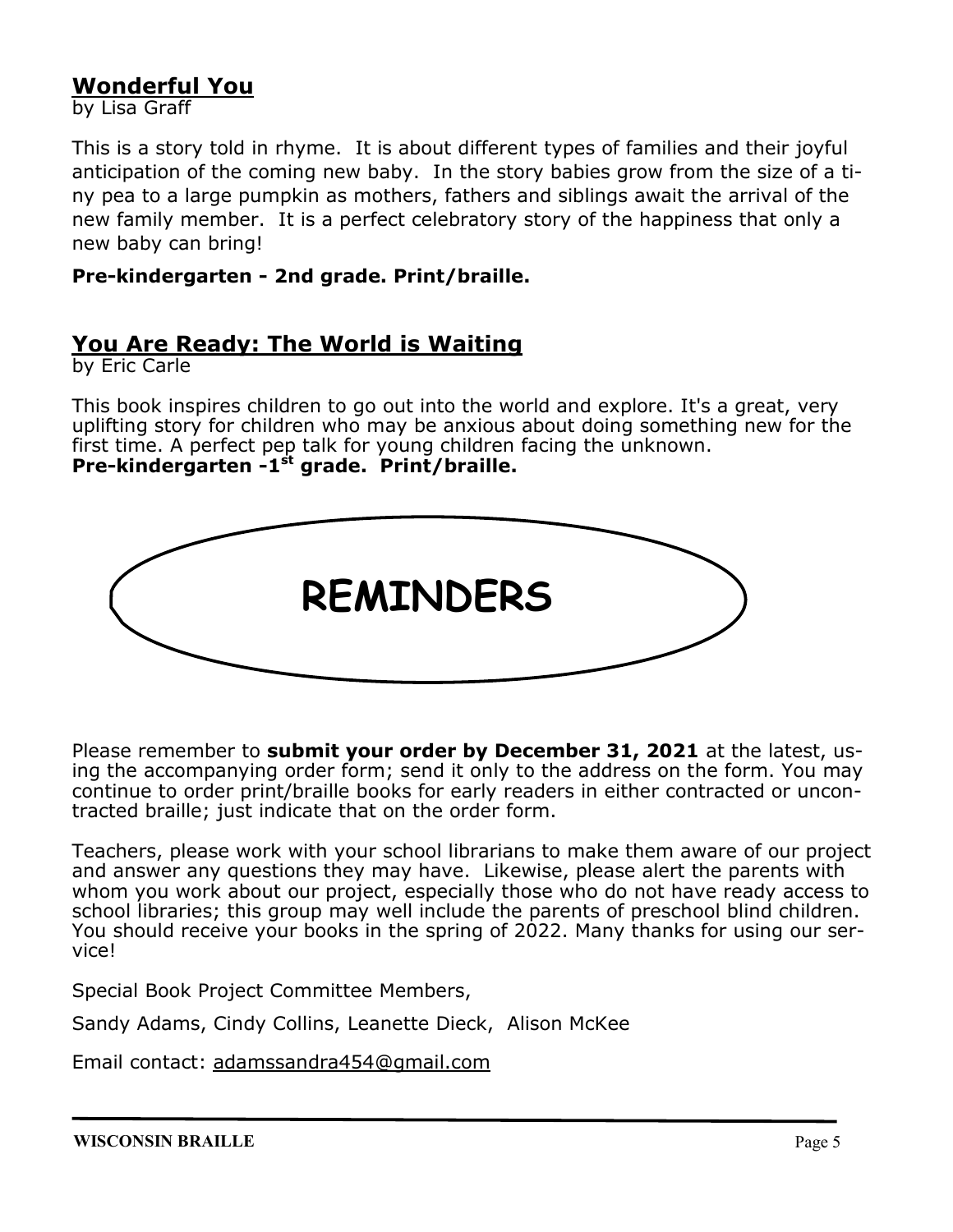## ^0, Brl ^1, Brl ^1, Cornard Cornard Cornard Cornard Cornard Cornard Cornard Cornard Cornard Cornard Cornard Co<br>- Brand Cornard Cornard Cornard Cornard Cornard Cornard Cornard Cornard Cornard Cornard Cornard Cornard Cornar<br>

## **BRAILLE CORNER**

Dear Ms. Perkins,

In my job as a transcriber, sometimes I'm asked to braille a letter, and I'm not sure of the correct format for it. How many spaces should I indent for the date and for the closing? What about paragraphing? Is it best to use indented paragraphs rather than block paragraphs? Are blank lines required anywhere? Is the format for a personal letter different from the format for a business letter? Lots of questions -- please help!

Sincerely,

Looking for Guidance

Dear Guidance,

Ah, yes. These are good questions. Part of the confusion is that there is no formal guidance or ruling on how to format such correspondence. Section 13.8 of *Instruction Manual for Braille Transcribing: Unified English Braille Edition, 2015* [\(https://nfb.org/programs](https://nfb.org/programs-services/braille-certification/literary-braille-transcribing)-services/braille[certification/literary](https://nfb.org/programs-services/braille-certification/literary-braille-transcribing)-braille-transcribing [scroll down]) offers suggestions. In summary, follow print for braille placement of the letter parts (date, inside address, greeting [salutation], paragraphs, closing, etc.). Blank lines separate the different parts of the letter. *Braille Formats Principles of Print-to-Braille Transcription, 2016* Section 9.4.1 says to block attributions (the salutation in a letter) five cells to the right of the beginning of the previous line. There are many more details in Section 13.8, so be sure to refer to that segment of the lesson manual. Keep in mind that these are suggestions and may be adjusted to the circumstances and reader.

Sincerely,

Ms. Perkins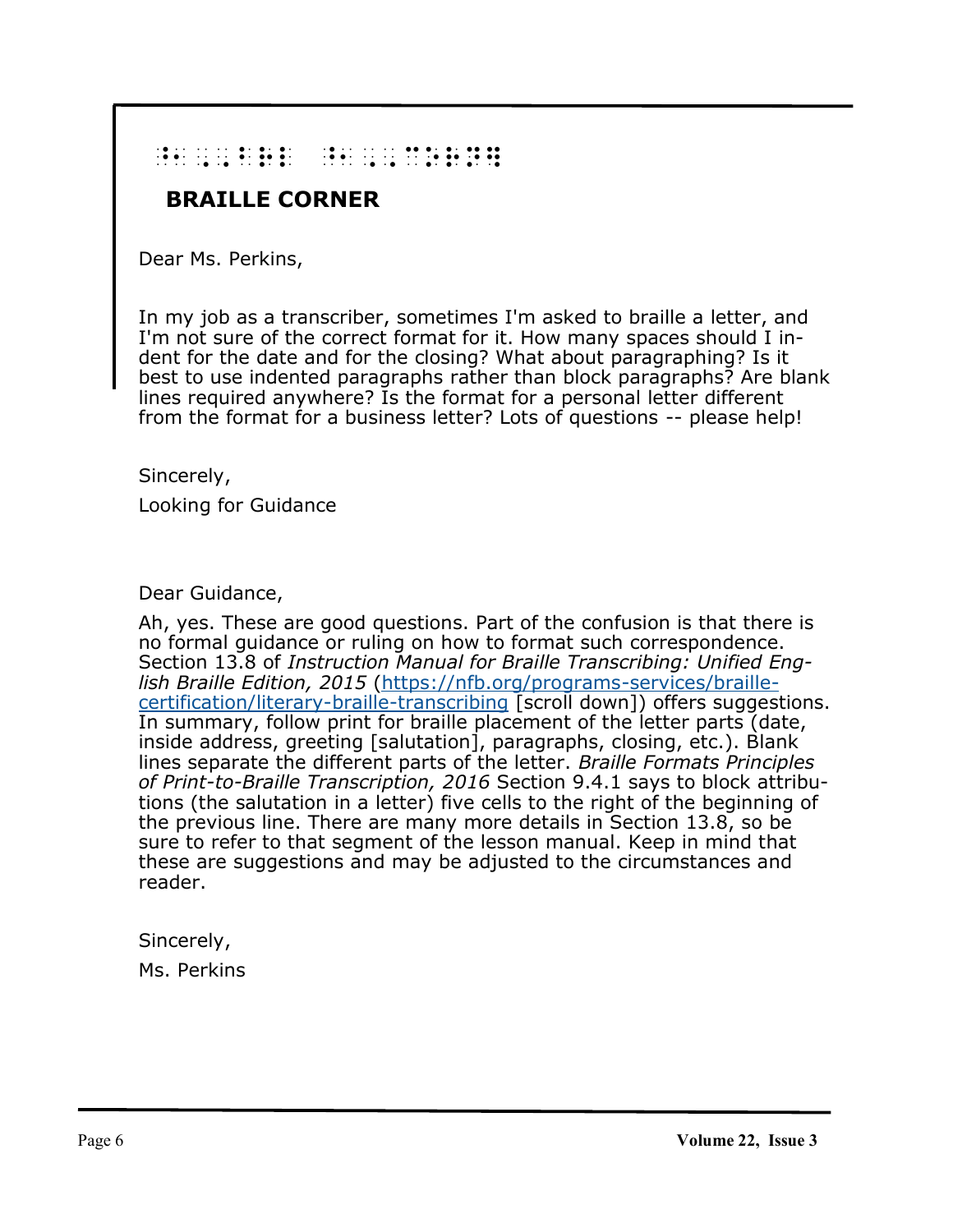## **Reach for More: A Journey from Loss to Love and Fulfillment**

By David M. Szumowski

Reviewed by Cindy Collins Recommended by David Grulke

Thanks go to our board member David Grulke for finding and

recommending this book.

Young David Szumowski chose the military when he joined the Army

ROTC during his first year of college and planned on a career in the U.S.

Army. He could hardly wait to get to Vietnam and join the fight. He was 23

years old in 1969 when he was shipped to Vietnam. Forty days after his

arrival, the tank platoon he commanded came under attack. He was

standing, exposed, in the turret when his tank was hit with a rocket-

propelled grenade. He suffered an injury which left him totally blind.

After recovering physically, he spent a (shorter than usual) term at Hines

Veteran's Hospital to learn braille, living skills and orientation and mobility.

He was an apt student, and a good cane traveler. He does stress the

importance of having good cane skills, and he sings the praises of the

Seeing Eye guide dogs he's had throughout the years. He is honest about

his emotional difficulties in adjusting to blindness, and the time it took for

him to understand his PTSD.

This memoir was written and published fifty years after the accident. It is

a portrait of a man who had courage and dogged determination. These

traits led him to a highly successful legal career, a loving marriage, and a

joyful life. He makes this statement: "I am proud of my service and wish I

had not been blinded, but as my life turned out, I landed on my feet and

would not change anything. My faith, family, friendships, opportunities and

determination helped me to overcome obstacles and realize a satisfying

life. This is my story of achievement by never giving up."

This book is available through Bookstore, and as an Audible book.

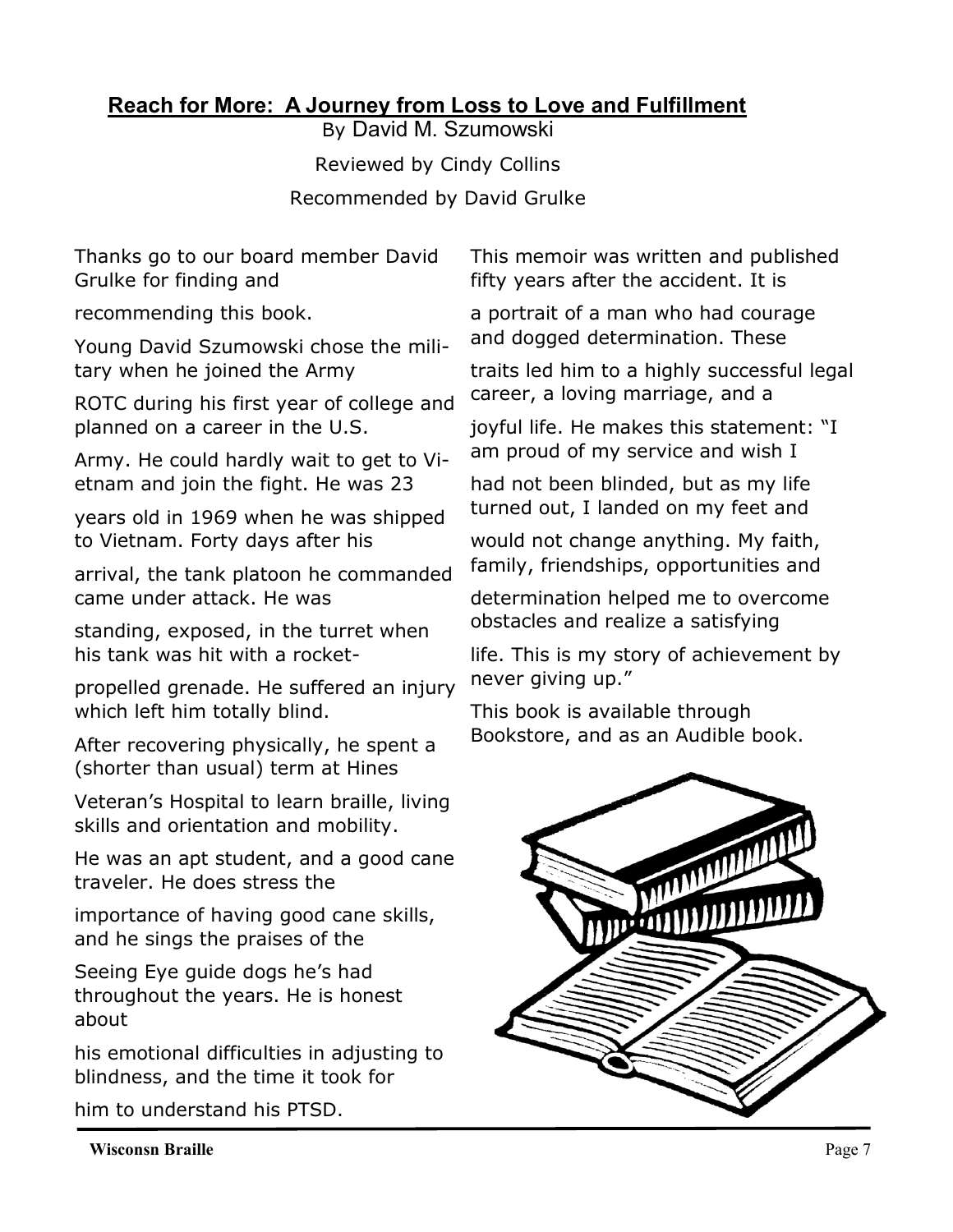#### **Wisconsin Braille Inc. Special Book Project Order Form Fall, 2021**

|                       | Check here if you have ordered from us in the past. Customer ID (if known) |                |
|-----------------------|----------------------------------------------------------------------------|----------------|
| <b>Customer Name:</b> |                                                                            |                |
| Address:              |                                                                            |                |
| Email address:        | Phone:                                                                     | Date of order: |

Note: All orders will be sent in hard copy, contracted braille. If you prefer uncontracted braille for print/braille books, please indicate this after each title you order.

| Alicia Alonso Takes the Stage, a Rebel Girl's Story by Nancy Olin<br>(contracted braille only)                                                                                                                                                                                             |
|--------------------------------------------------------------------------------------------------------------------------------------------------------------------------------------------------------------------------------------------------------------------------------------------|
| The Bear Ate Your Sandwich by Julia Sarcone-Roach (print/braille) --<br>Dear Librarian by Lydia Sigwarth (print/braille) --<br>I Can Hear Change Singing by Amanda Gorman (print/braille) --<br>It's So Quiet: A Not-Quite-Going-to-Bed Book by Sherri Duskey Rinker<br>(print/braille) -- |
| Kindergarten Hat by Janet Lawler (print/braille) --<br><b>Lucas at the Paralympics</b> by Igor Plohl (print/braille) --<br>Maybe by Kobi Yamada (print/braille) --<br>(print/braille) --                                                                                                   |
| <b>_ This Way, Charlie</b> by Caron Levis (print/braille) --<br>Time for School, Little Blue Truck by Alice Schertle (print/braille) --                                                                                                                                                    |
| <b>Who Is Stevie Wonder?</b> by Jim Gogliotti (contracted braille only)                                                                                                                                                                                                                    |
| <b>Wonderful You</b> by Lisa Graff (print/braille) --<br>You Are Ready: The World Is Waiting by Eric Carle (print/braille) --                                                                                                                                                              |
| Additional books from previous years: You may order from our composite lists if you are a                                                                                                                                                                                                  |

**current member or a new member of Wisconsin Braille.** (See composite lists on our web site: [www.wisbrl.org\).](http://www.wisbrl.org)

You are welcome to suggest books for next year's production here.

**By December 31, 2021 send your order to this address:**  Wisconsin Braille Inc., Membership Chair, 557 Milky Way, Madison, WI 53718 Your order will be forwarded to the OSCI Braille Program for production.

**Please remember, your membership in Wisconsin Braille, Inc. will go a long to help us cover our operating expenses. Many thanks for your consideration! Enjoy your books with your children!**